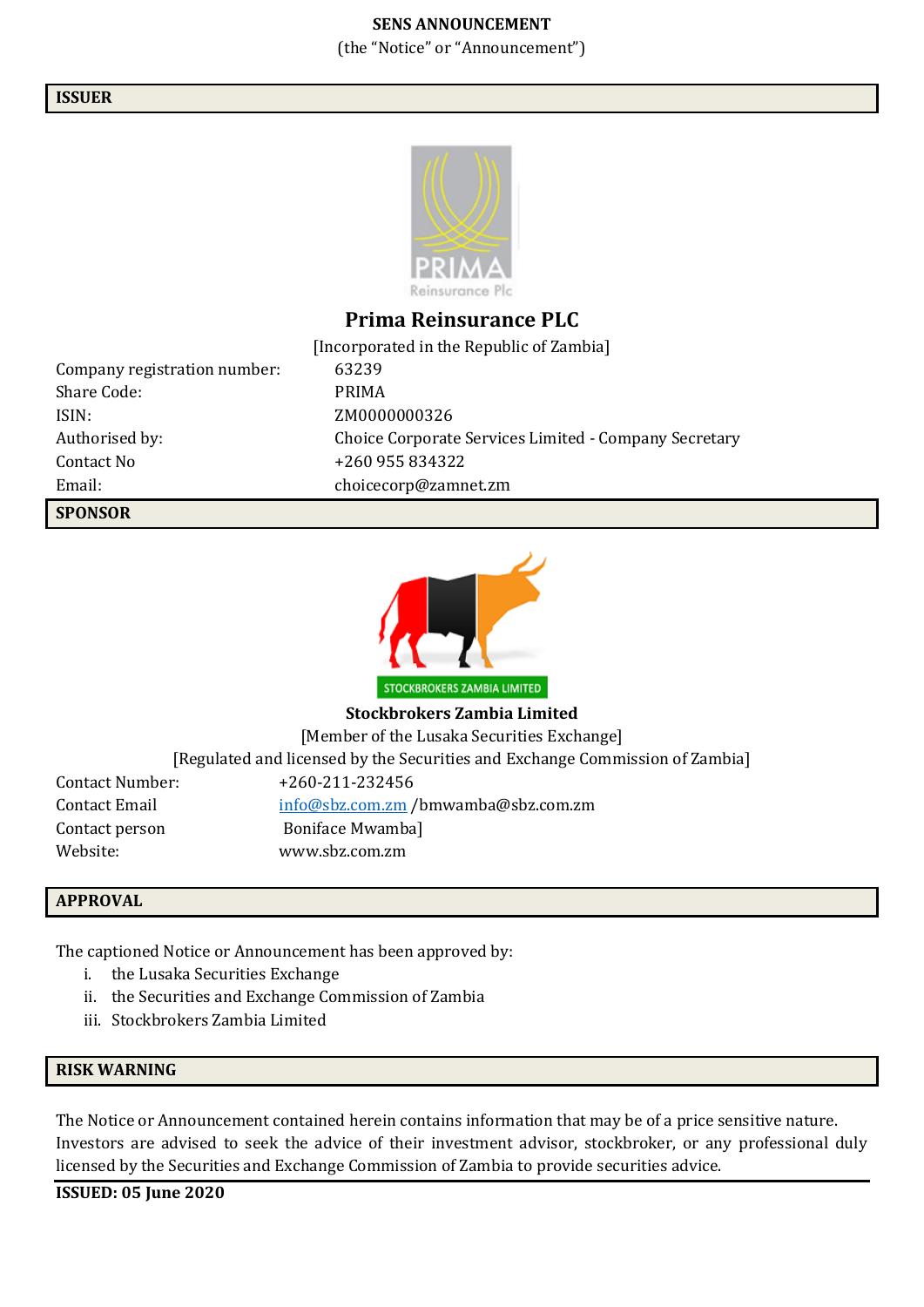

# **PRIMA REINSURANCE PLC**

Incorporated in the Republic of Zambia Company registration number: 63239 Share Code: PRIMA ISIN: ZM0000000326 ["**PRIMA RE**" or "**the Company**"]

# **RENOUCEABLE RIGHTS OFFER FINALISATION ANNOUNCEMENT: TERMS OF THE RIGHTS OFFER**

# **Introduction**

Shareholders of Prima Reinsurance Plc ("Prima Re" or "the Company") are referred to the 1<sup>st</sup> Announcement (Declaration Date) published on Friday, 29 May 2020 advising shareholders that the Company intends to raise ZMW 40.5 million, via a Renounceable Rights Offer (the "**Rights Offer**") for Shareholders to subscribe for 15,000,000 (Fifteen Million) new Ordinary Shares.

# **Salient Terms**

| Authorised Ordinary shares of ZMW 1.00 at par             | :75,000,000                                         |
|-----------------------------------------------------------|-----------------------------------------------------|
| Issued Ordinary shares of ZMW 1.00 par value              | : 30,000,000                                        |
| New Shares to be issued pursuant to the Rights            | : 15,000,000                                        |
| <b>Offer</b>                                              |                                                     |
| Total Shares in issue after the Rights Offer : 45,000,000 |                                                     |
| (maximum)                                                 |                                                     |
| Ratio of Entitlement                                      | : 1 New Share for every 2 existing shares (1 for 2) |
| <b>Record Date</b>                                        | : Friday, 19 June 2020                              |
| Offer Price per New Share                                 | : ZMW 2.70                                          |
| Price per share on the LuSE - 4 June 2020                 | : ZMW 2.80                                          |
| Total Offer Proceeds (gross)                              | : ZMW 40,500,000 (forty point five million          |
|                                                           | kwacha)                                             |

### **Salient Dates and Times**

The salient dates and times pertaining to the Rights Offer are as follows: